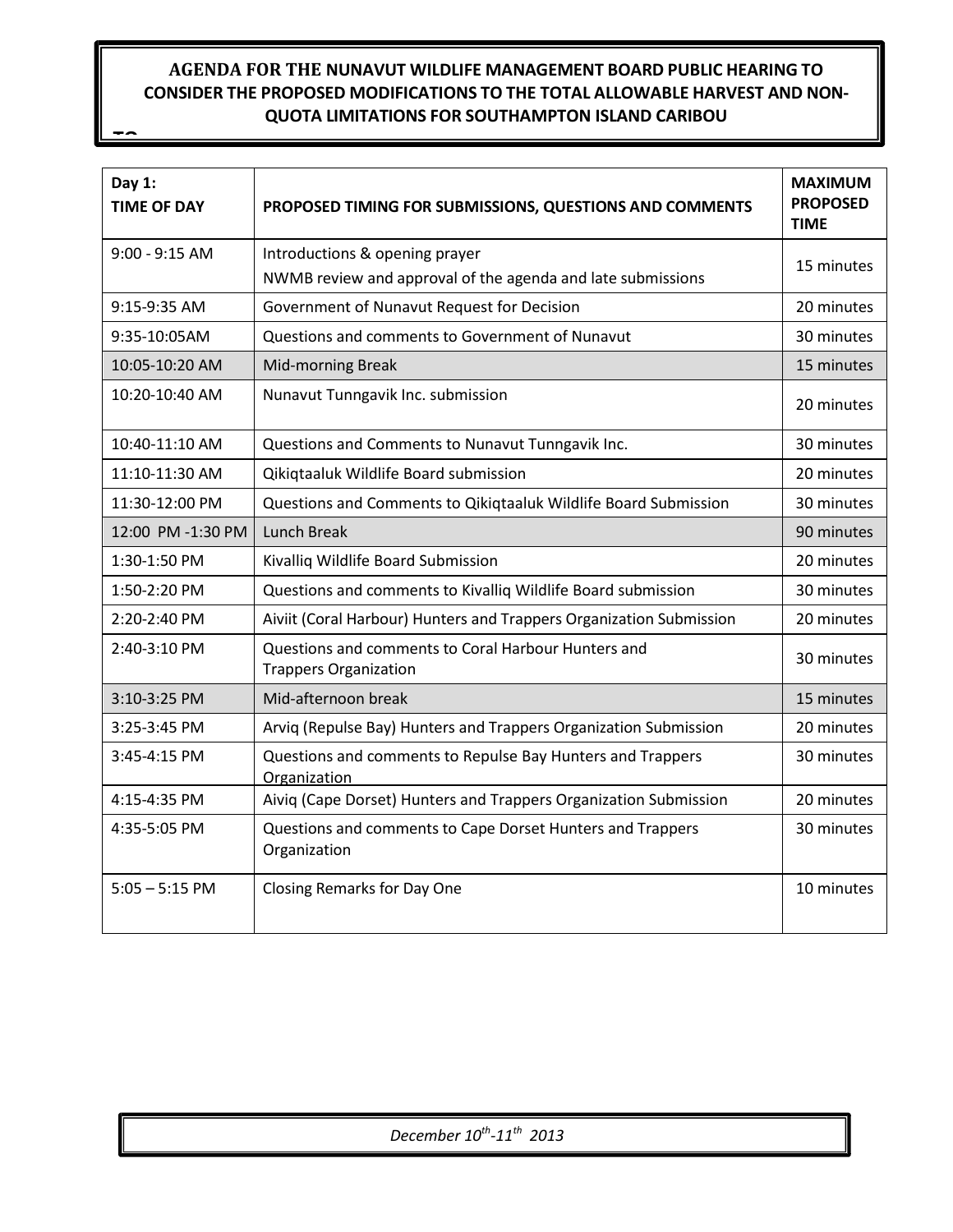# **AGENDA FOR THE NUNAVUT WILDLIFE MANAGEMENT BOARD PUBLIC HEARING TO CONSIDER THE PROPOSED MODIFICATIONS TO THE TOTAL ALLOWABLE HARVEST AND NON-QUOTA LIMITATIONS FOR SOUTHAMPTON ISLAND CARIBOU**

**TO**

| Day $2:$<br><b>TIME OF DAY</b>    | PROPOSED TIMING FOR SUBMISSIONS, QUESTIONS AND COMMENTS | <b>MAXIMUM</b><br><b>PROPOSED</b><br><b>TIME</b> |
|-----------------------------------|---------------------------------------------------------|--------------------------------------------------|
| $9:00 - 9:15$ AM                  | NWMB review and approval of the day's agenda            | 15 minutes                                       |
| $9:15-9:35$ AM                    | Qaujimaniliit submission                                | 20 minutes                                       |
| 9:35-10:05 AM                     | Questions and comments to Qaujimaniliit                 | 30 minutes                                       |
| 10:05-10:20 AM                    | Mid-morning break                                       | 15 minutes                                       |
| 10:20-10:40 AM                    | <b>Public submissions</b>                               | 20 minutes                                       |
| 10:40-11:10 AM                    | Questions and comments to the public                    | 30 Minutes                                       |
| $11:10 - 11:55$ AM                | Closing remarks by all parties                          | 45 Minutes                                       |
| 11:55 AM -12:05 PM Closing Prayer |                                                         | 10 minutes                                       |

*December 10th -11th 2013*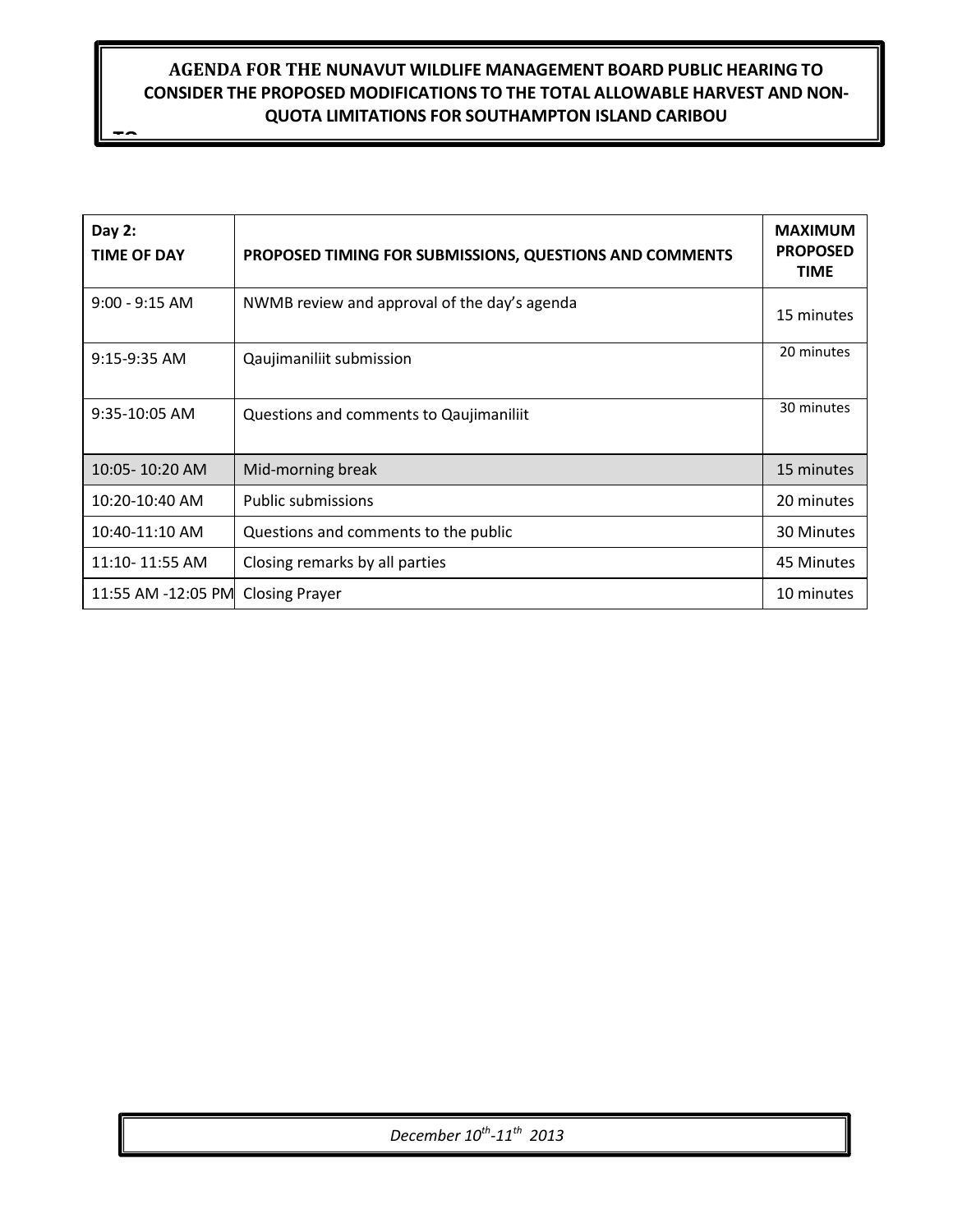# **BINDER INDEX FOR THE NUNAVUT WILDLIFE MANAGEMENT BOARD PUBLIC HEARING TO CONSIDER THE PROPOSED MODIFICATIONS TO THE TOTAL ALLOWABLE HARVEST AND NON-QUOTA LIMITATIONS FOR SOUTHAMPTON ISLAND CARIBOU**

# **INDEX**

| <b>DESCRIPTION</b>                                                                                                                                                                    | <b>TAB</b> |
|---------------------------------------------------------------------------------------------------------------------------------------------------------------------------------------|------------|
|                                                                                                                                                                                       |            |
|                                                                                                                                                                                       |            |
| Government of Nunavut - Department of Environment Request for Decision:                                                                                                               |            |
| Government of Nunavut Request for NWMB decision re: Lowering the Southampton Island<br>caribou total allowable harvest from 1000 to 800 and maintaining the current non-quota         |            |
| Population estimate of a declining population of Island Bound Barren-ground caribou<br>(Rangifer tarandus groenlandicus), Southampton Island, Nunavut-------------------------------3 |            |
| Aiviit (Coral Harbour) Hunters and Trappers Organization Letter to the Government of<br>Nunavut re: Reduction of Southampton Island caribou tag allocations------------------------3  |            |
| Nunavut Tunngavik Inc. written submission                                                                                                                                             |            |
| Nunavut Tunngavik Inc submission to the NWMB public hearing on Southampton Island                                                                                                     |            |
| Qikiqtaaluk Wildlife Board written submission:                                                                                                                                        |            |
| Qikiqtaaluk Wildlife Board submission to the NWMB public hearing on Southampton Island                                                                                                |            |
| Kivalliq Wildlife Board written submission:                                                                                                                                           |            |
| No written submission received                                                                                                                                                        |            |
| Aiviq (Cape Dorset) Hunters and Trappers Organization written submission:                                                                                                             |            |
| No written submission received                                                                                                                                                        |            |
|                                                                                                                                                                                       |            |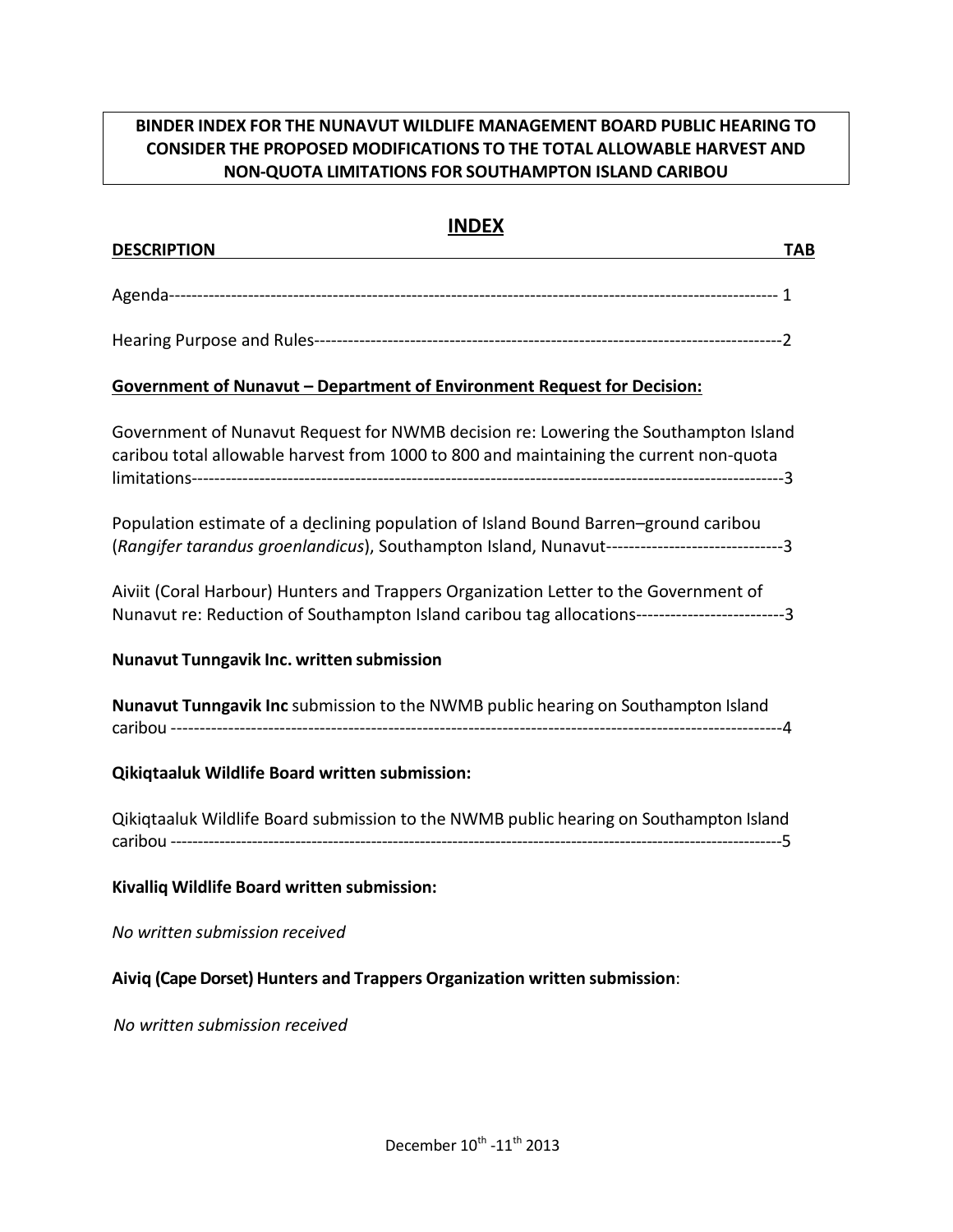## **Arviq (Repulse Bay) Hunters and Trappers Organization written submission:**

*No written submission received*

## **Aiviit (Coral Harbour) Hunters and Trappers Organization written submission:**

*No written submission received*

## **Qaujimaniliit written submissions:**

*No written submission received*

### **Public written submissions:**

*No written submission received*

#### **NWMB Relevant Documents:**

| Nunavut Wildlife Harvest Study-Caribou Harvest Data from Coral Harbour (1996-2000) -------6 |  |
|---------------------------------------------------------------------------------------------|--|
|---------------------------------------------------------------------------------------------|--|

| Caribou Harvest Data from Coral Harbour (2007-2011) and Calculation of a Basic Needs |  |
|--------------------------------------------------------------------------------------|--|
|                                                                                      |  |

Southampton Island Barren-ground caribou population management plan (2011-2013) -------8

| Summary of the Southampton Island Barren-ground caribou population management plan |  |
|------------------------------------------------------------------------------------|--|
|                                                                                    |  |

Aiviit (Coral Harbour) Hunters and Trappers Organization Letter to the Government of Nunavut re: Request for Ministerial Management Initiative on Southampton Island Caribou (March 12 2012) ---------------------------------------------------------------------------------------------------10

Government of Nunavut Minister of Environment Letter to Aiviit (Coral Harbour) Hunters and Trappers Organization re: Management of the Southampton Island Caribou Population (April 20 2012) -------------------------------------------------------------------------------------------------------------11

Government of Nunavut Minister of Environment Letter to NWMB re: Request for Decision on the Total Allowable Harvest for the Southampton Island Caribou Population (April 30 2012) -------------------------------------------------------------------------------------------------------------------------12